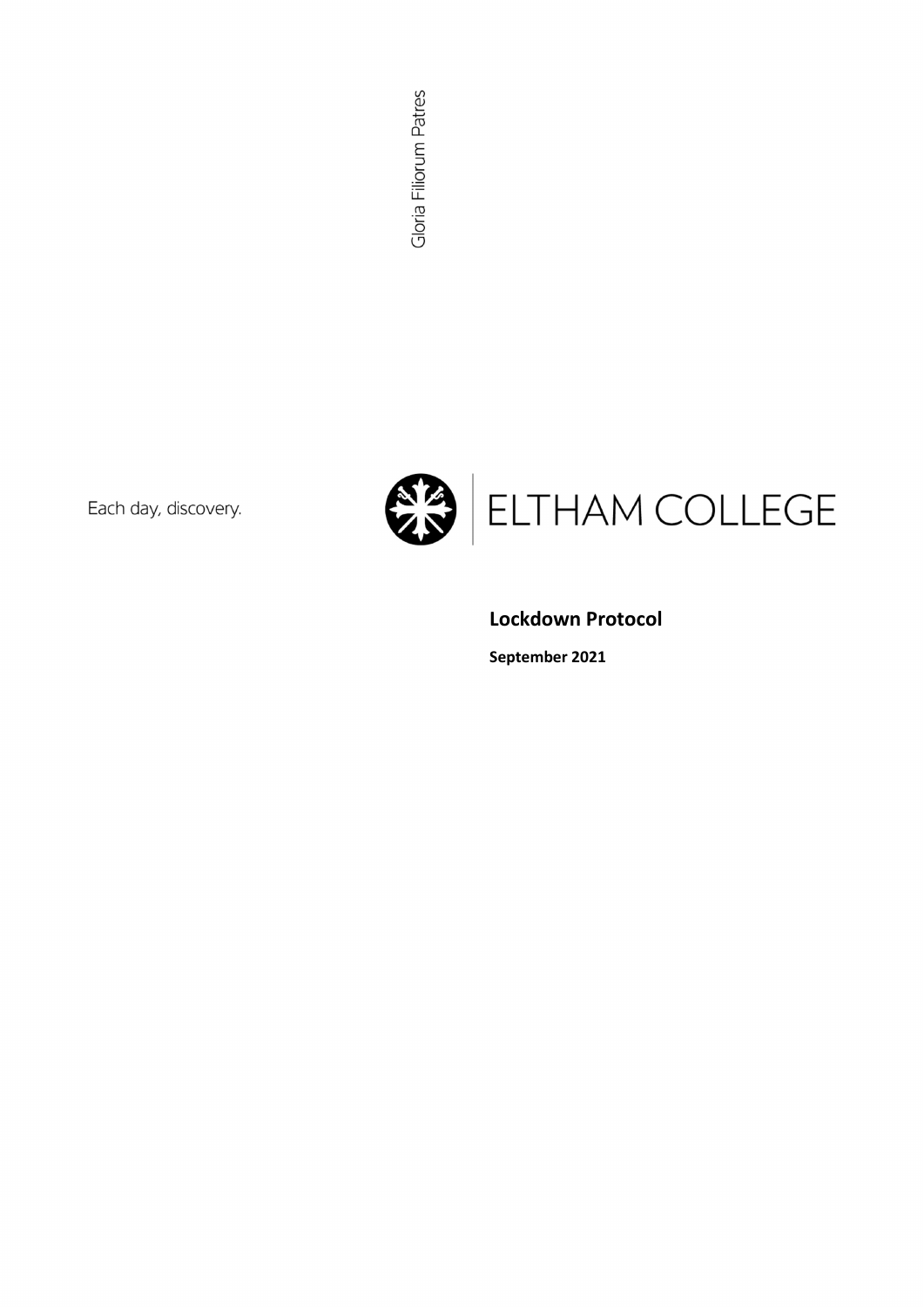

# Version Control Information

| <b>Reason For Amendment</b>                  | <b>Name</b>   | Date       | <b>Main changes</b>                                                                                                                                                                                                                                                 |
|----------------------------------------------|---------------|------------|---------------------------------------------------------------------------------------------------------------------------------------------------------------------------------------------------------------------------------------------------------------------|
| First draft                                  | <b>SR</b>     | Jan 2018   | Developed for first use.                                                                                                                                                                                                                                            |
| <b>Finalised with feedback</b><br>from staff | <b>SR</b>     | Mar 2018   | Additional signposting for calling of<br>emergency services; note that drill<br>will usually be late September; links<br>to Met Police and crisis management<br>plan; overspill from Library into Old<br>Library.                                                   |
| Annual review                                | <b>SR</b>     | April 2019 | Important note about interim<br>arrangements, caveats about<br>Turberville and Foxbury buildings<br>and reference to iSAMS changed to<br>ElthamPost                                                                                                                 |
| Changes to system                            | <b>SR</b>     | Nov 2019   | Updated to reflect the new system<br>now in place, with new information<br>on how the protocol will be initiated<br>and de-activated, the new sound and<br>the visual beacons, and the<br>integration with the Access Control<br>system in place on external doors. |
| Changes to system                            | <b>SR</b>     | Feb 2020   | Updated to add computer alert                                                                                                                                                                                                                                       |
| <b>Annual Review</b>                         | <b>Bursar</b> | Sept 2021  | No change                                                                                                                                                                                                                                                           |

## Other Related Documents

Crisis management plan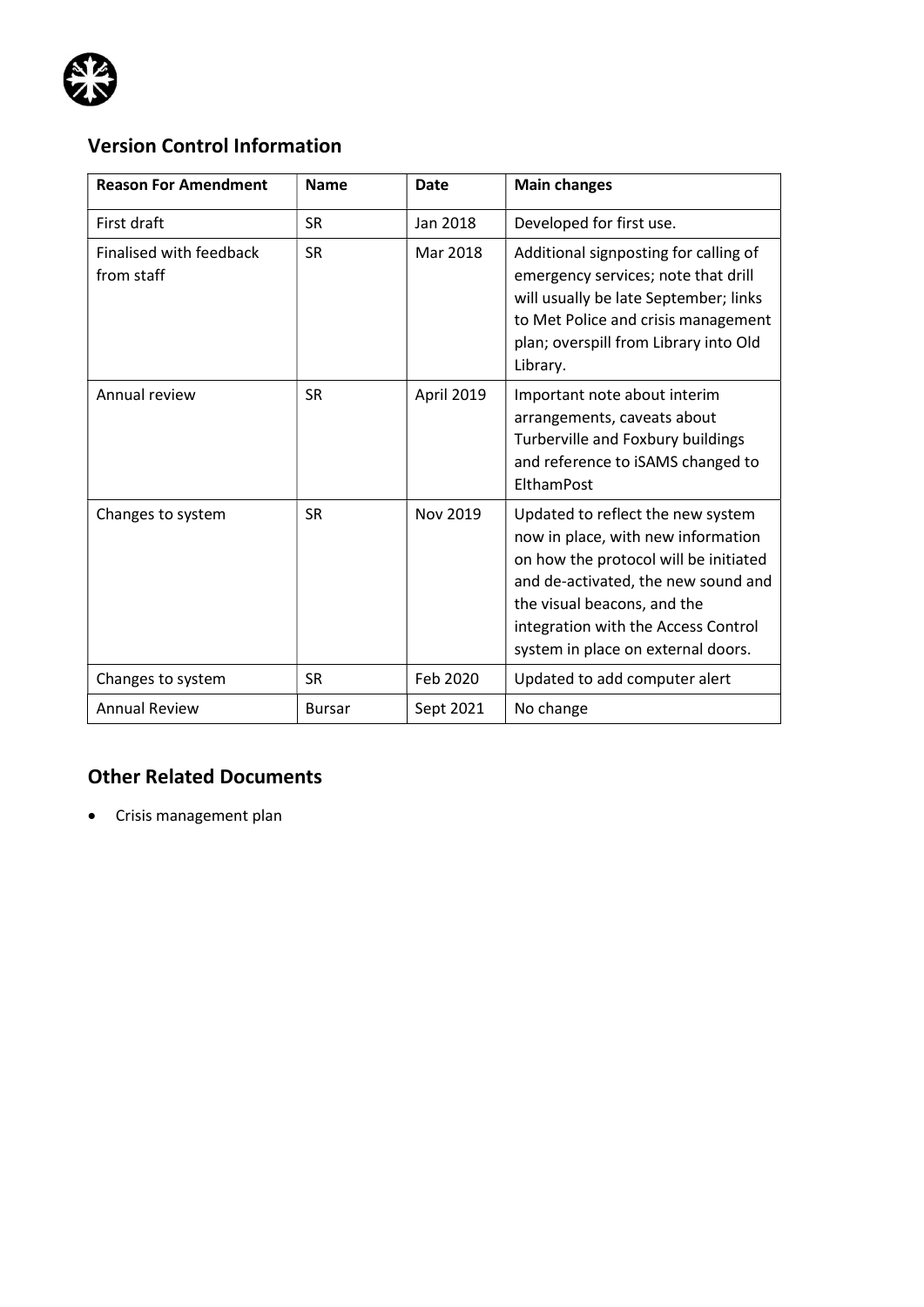

#### Introduction

The purpose of this protocol is to ensure that members of the school community know how to respond in a situation where there is a hazard within or in close proximity to the school site that requires staff and students to be locked within the buildings for their own safety.

It has not been prepared in response to any specific threat to the school, but in accordance with guidance from the authorities placing an expectation on all schools that they should consider the possibility of a threat and have appropriate procedures in place.

Threats may include the following:

- An intruder on the school site with the potential to pose a risk to staff and/or students
- A person from within the school becoming violent, posing a grave or significant risk to staff and/or student
- A request from police to initiate the protocol because, for example, they are pursuing an armed individual
- A reported incident or civil disturbance in the local community with the potential to pose risk to staff or students within the school

The College has taken into account advice from the Metropolitan Police and the "Run, Hide, Tell" campaign in preparing this protocol. Run Hide Tell campaign website

The actions required by the protocol will be practised at least once a year, usually in the first half of the Michaelmas term. Such drills will be scheduled and initiated by the Headmaster or his nominee. It will be made clear to everyone that the exercise is a drill to avoid unnecessary anxiety.

Information about the lockdown protocol will be explained to staff, students and parents during induction sessions and further addressed through assemblies, form tutor meetings and letters to parents where appropriate.

It must be emphasised to both students and parents that students will be asked not to try and contact parents during a lockdown. Use of mobile phones by students during a lockdown will be strictly forbidden to avoid drawing an intruder's attention to the occupation of a room.

The intention of developing and rehearsing this protocol is not to create an atmosphere of fear, but simply to be ready to respond in a way that maximises the safety of all members of the school community should such a situation ever arise.

#### Lockdown initiation

Lockdown may be initiated by a member of staff following credible identification of a serious threat on or near the school premises, or by a member of the Senior Leadership Team<sup>1</sup> following a direct warning, contact from a member of staff, or a request from the emergency services.

Anyone identifying a threat should call the Lockdown number on ext. 159 – a diagonal line across your phone. The external version of this number is 020 8857 1670, which you are encouraged to put in to your mobile phone under "Lockdown". Either of these numbers will ring the following people, in this order:

<sup>&</sup>lt;sup>1</sup> The whole school Senior Leadership Team (SLT) in this context constitutes the Headmaster, Bursar, Senior School Deputy Heads, Senior School Director of Studies, the Head of the Junior School, the Junior School Deputy Head and Junior School Director of Studies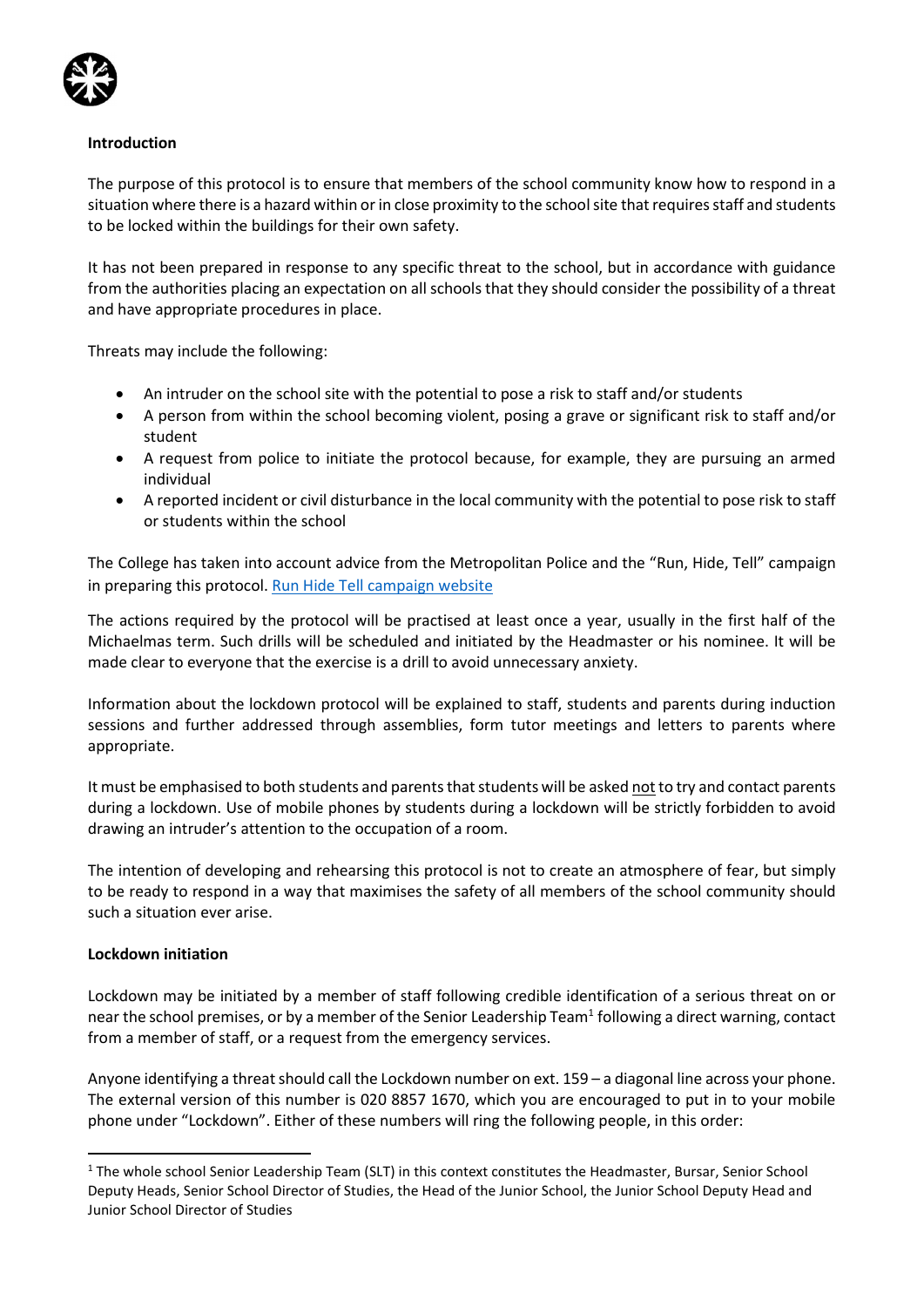

- The Bursar
- The Head of Facilities
- The Head School Keeper

Tell the person who answers why you want Lockdown initiated, and they will use their red Lockdown Initiation Card to trigger the alarm. They will ask you for some basic information about the situation in order to alert SLT and support their planning and response. They will then call 999 for assistance.

If for some reason your call is not connected to any of these people, cards which can be touched to any access control reader to activate the system to initiate lockdown (which are marked as red "Lockdown Initiation" cards) are also available in the following locations:

- Senior School Reception (nearest readers Front door or door near Room 3)
- Westfield (nearest reader Westfield entrance door)
- Junior School Ground Floor Reception desk (nearest readers ground floor front door or playground door)

The alarm is initiated by presenting the red card to any access control reader. Please contact a member of SLT as soon as you can to tell them why you have triggered the alarm.

SLT will be in contact with each other and will share all known information, liaise with the police as required, and manage the situation remotely from their various locations.

Should a situation arise during breaktime or lunchtime it will be important to consider the relative safety of the students outside the school buildings. If it seems prudent to initiate the protocol during these times, senior staff must ensure there is communication with, and support for those on duty, to ensure that students stay well away from any danger and do not return to the buildings until the all-clear has been given or there are specific instructions from the emergency services.

#### Lockdown signal

The lockdown signal is in three parts:

- Voice message: A recorded voice saying "Lockdown alert please follow our lockdown procedures"
- Red beacon: There is a beacon in every classroom that will flash red if the alarm has been initiated
- Computer alert: a message will flash up on all computer screens

The protocol must be followed across the whole site (both Junior and Senior schools and nearby grounds) to minimise the danger to staff and students moving between site areas.

Initiation of the signal also automatically locks all external doors on the access control. Three key doors will remain accessible: The Junior School Playground door, the entrance to the Maths Lobby in Turberville from the Quad in the Senior School, and the front door of Westfield. You will not be able to open any other doors with your card, or use the green release buttons. If you need to enter a building in order to hide somewhere safe, you will need to use a non card-controlled door.

#### Lockdown procedures

The following procedures should then be adopted. The main principle is to get out of sight and stay out of sight.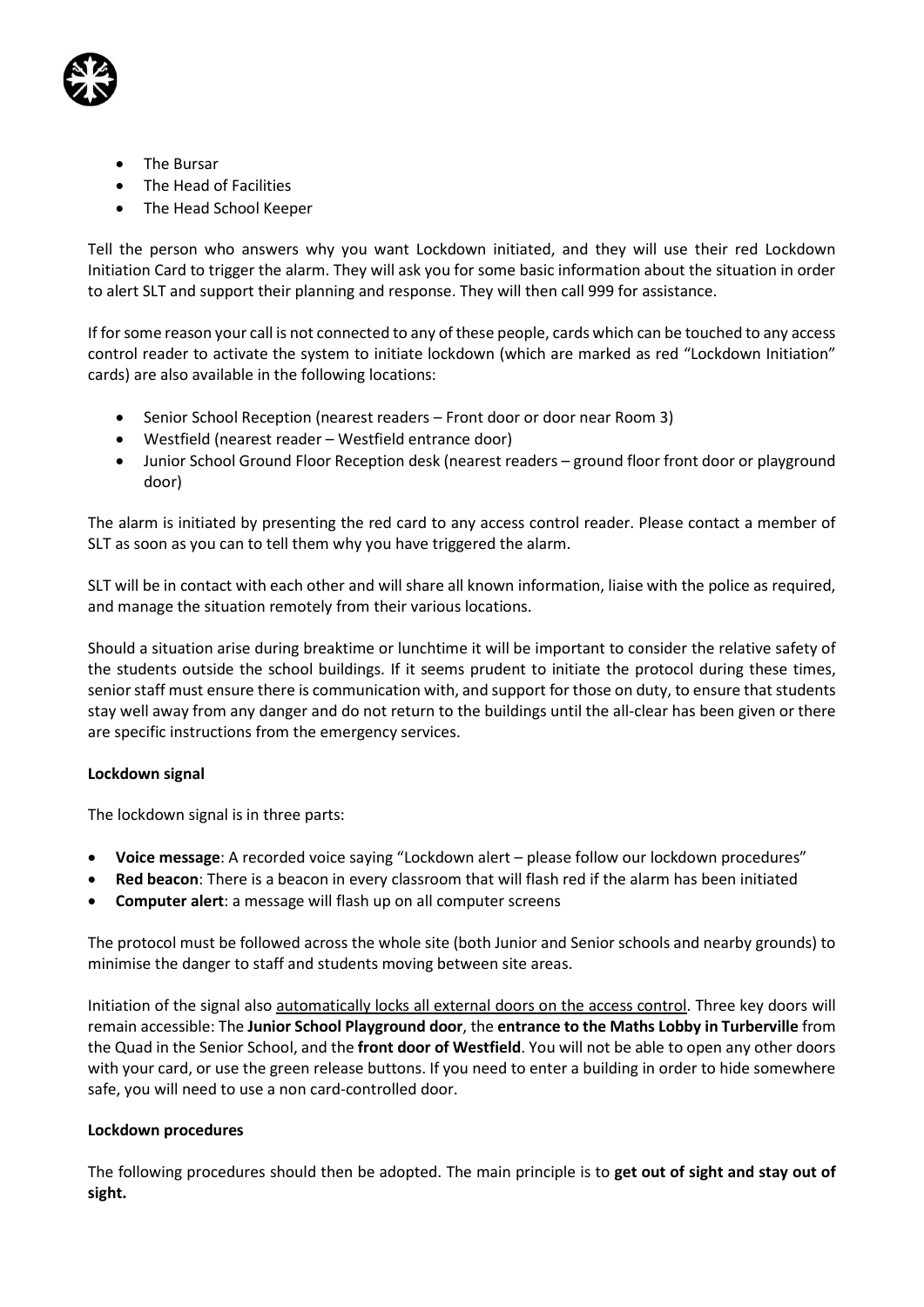

- a. On hearing and/or receiving the signal, all staff and students should remain within the building/classroom/office where they are. Visitors should be encouraged inside the nearest room by whoever is accompanying them or can see them.
	- Receptionists and visitors in Reception should go quickly to a closed room the Head's outer office or Mission Control are nearest, but use of these may depend on whether the intruder is present in the area. If it is safer to do so, go out of the front door, then re-enter the school building by another door as soon as possible and get out of sight. If it is safe and possible to do so, the Receptionist should close and lock the front door to prevent arrivals inadvertently disturbing any intruder or exposing themselves to risk.
	- Students and adults who are in the corridors should move to the closest classroom.
	- Students and adults on the playing fields who become aware of the signal should stay away, moving quickly to the fringes of the site under the instructions of the most senior member of staff or adult present. If nearby and quickly accessible, they may also enter the nearest sports pavilion or school building. The same instructions apply during break and lunchtimes.
	- Students or staff in the dining hall should go quickly to the library and move upstairs away from doors and windows, or through into the Old Library if it becomes very crowded.
	- Staff in the kitchen should make equipment safe then retreat to the back kitchen and the offices out of sight.
	- Students and adults using the Sports Centre should go immediately to the Dance Studio and secure the doors. Staff upstairs in the office should close all doors and remain out of sight.
	- Students taking examinations must remain within the examination room in silence. Invigilators will note the time of the alarm, secure the doors, move students away from windows and wait for the all-clear. Students leaving their desks to go to a safer part of the room must leave any examination paperwork on the desk and all must remain silent. The Examinations Officer is responsible for confirming the procedure for invigilators once the lockdown is lifted, and will also communicate with awarding bodies as appropriate.
	- If students are in the swimming pool, they should climb out, move quickly to a changing area and remain there.
	- Students and staff in chapel, the ABH or the Gallery should remain inside, out of sight and lock the door.
	- Staff in service/maintenance areas should go quickly inside the nearest building.
	- If teachers or students are in the toilets when they hear the signal, they should move to a cubicle, lock it and stand on the toilet if necessary to avoid being seen.
	- If students or staff are out of doors travelling between two places, they should enter the nearest building and hide in the nearest classroom. If possible, students should not hide in a room where no adult is present.
- b. Responsible adults must then:
	- Quickly glance outside the room to direct any students or staff members into the nearest room immediately. Be aware that students or staff travelling between parts of the school may be slower in reaching a place of safety and be ready for possible latecomers.
	- Lock the door where possible, or place a wedge or furniture across the door
	- Close windows and lower or close any blinds/curtains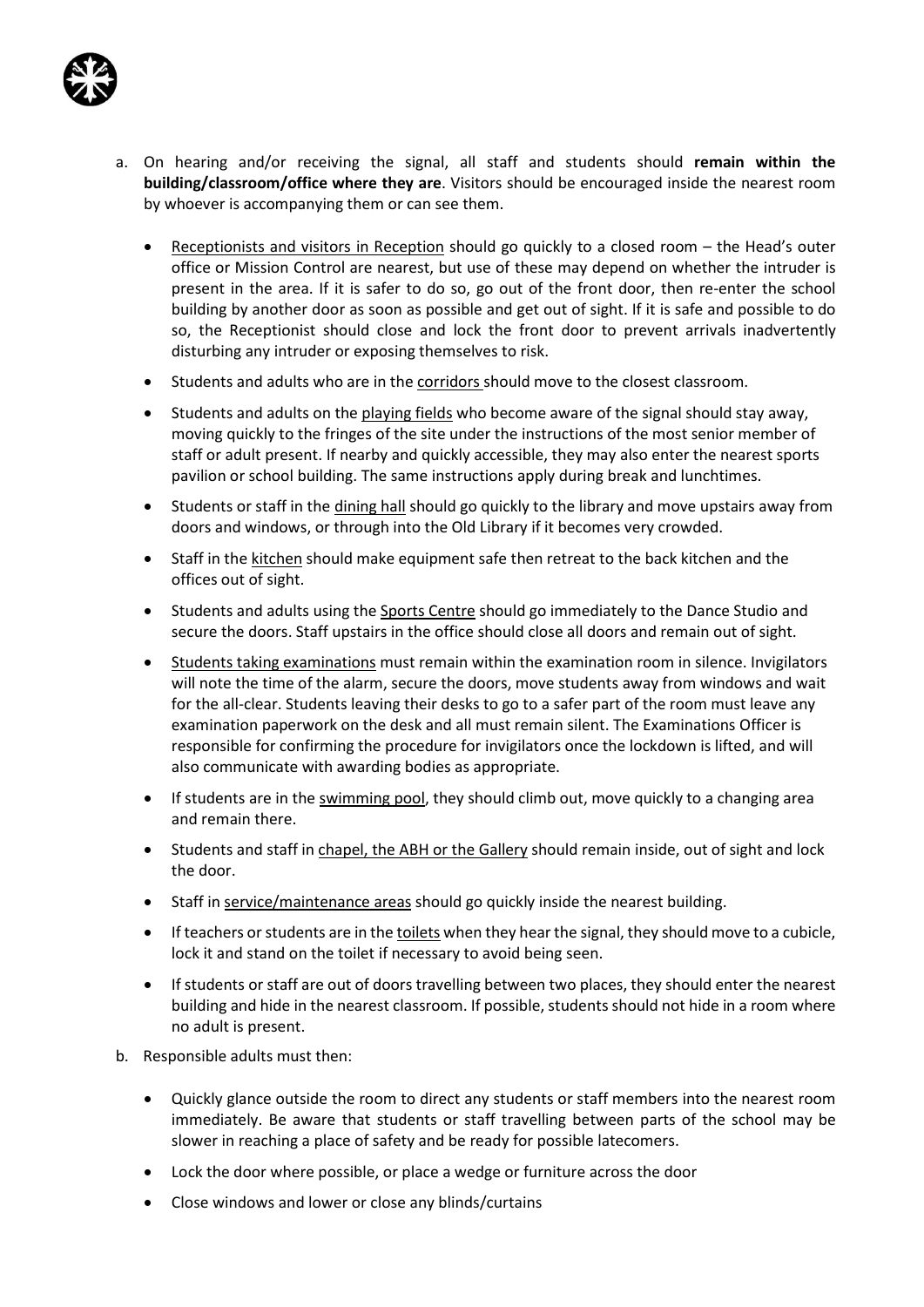

- Where there are viewing panels in the door, or ground floor windows, place students against the wall and/or under tables so that an intruder cannot easily see them by looking in
- Turn out lights (except in rooms with no windows: Old Library, Sports Hall), and switch off projectors and computer monitors/TV screens.
- Keep quiet, ensuring phones are silent or off, and there is no talking
- Make a handwritten note of everyone present in the room for submission to the school office once lockdown has been lifted, in case of queries about missing individuals following postlockdown registration.
- c. Members of the Senior Leadership team and other colleagues as set out in the Crisis Management Plan will establish and remain in contact via WhatsApp. They should not attempt to gather in one place as this may place individuals at risk. In all other respects, they will follow the procedures set out in the school's Crisis Management Plan (held in Sharepoint in the Policies site).
- d. When a lockdown is initiated as a planned drill, the Head of Facilities, School Keeping Team and Senior Leadership Team members will walk the site to confirm that the appropriate response has been made by staff and students, and will note any points for clarification and improvement. Where the alarm is triggered and a drill has not been scheduled, full compliance with the protocol must be maintained.
- e. Everyone must stay where they are until the all clear signal is given. Never open doors or move around the site during a lockdown, even in the event of a fire alarm (which may be a ploy by the intruder).

Please note that if the fire alarm is triggered during a Lockdown this will release all the doors. However, everyone must remain in hiding until the all clear has been given.

If a real fire is discovered during a Lockdown, a member of SLT will initiate an alternative voice message over the Lockdown System to confirm that lockdown has been lifted and that fire evacuation arrangements should be followed.

#### Turning off the signals and giving the all-clear

- a. A member of the Senior Leadership Team will initiate the de-activation with a "GREEN CARD".
- b. All clear will be signified by
	- A change in the repeating voice message to: "Lockdown has been lifted. Please go to your form rooms for registration". This will sound for two minutes.
	- The beacons will stop flashing
- c. Immediately following a lockdown, all students (except those in examination rooms) will be directed to return to their form rooms where a register will be taken. The importance of doing so must be reinforced to all students by staff, to avoid creating unnecessary concern about missing persons. Students will be kept in form rooms until the start of the next lesson or break.
- d. Line managers must also check that the staff for whom they are responsible are all present. Any absences must be notified to the School Office by email and a member of the senior leadership team will follow up.